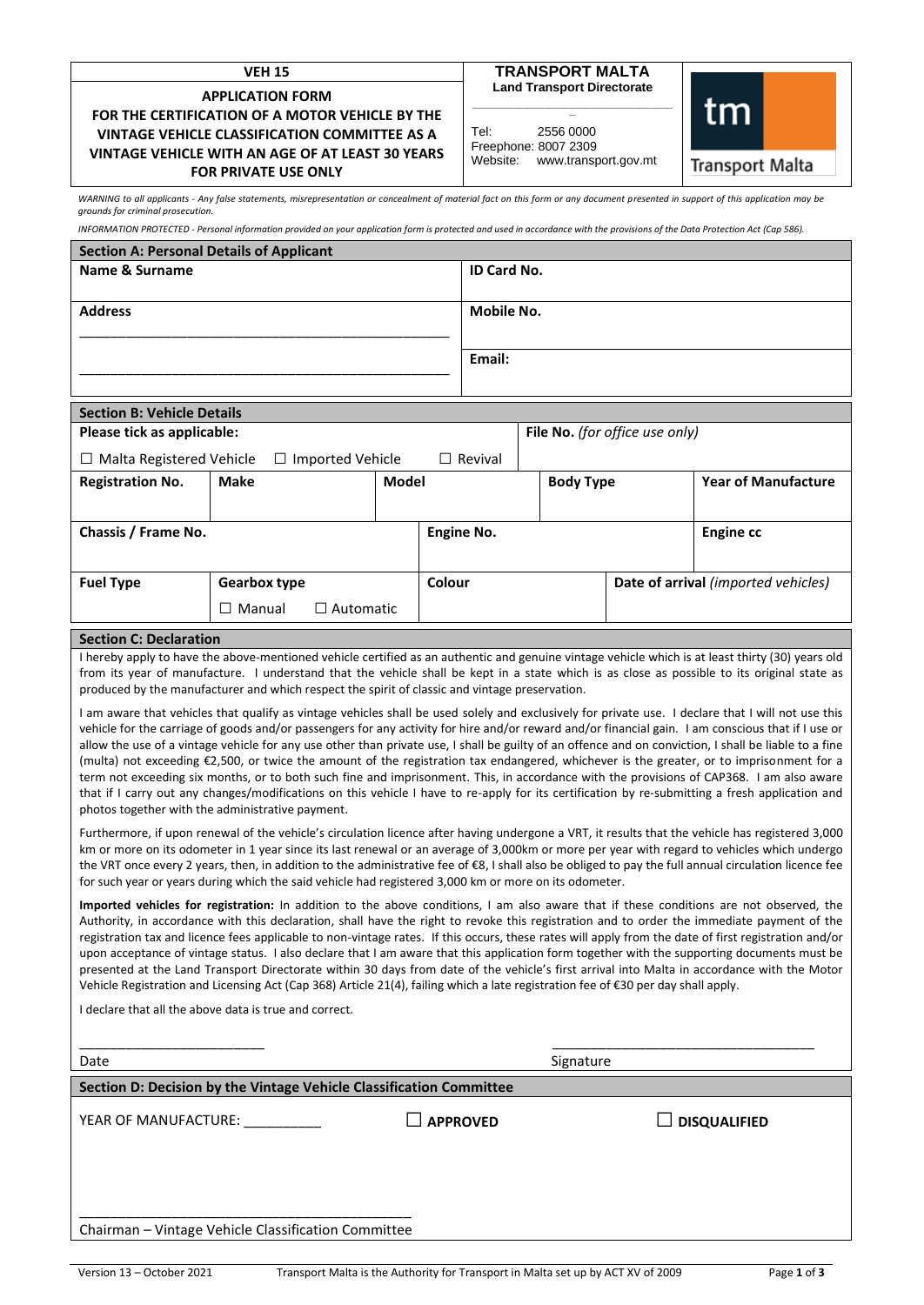| Section E: Payment – For office use only |                                                                                                       |  |  |  |  |
|------------------------------------------|-------------------------------------------------------------------------------------------------------|--|--|--|--|
| Application fee: $\epsilon$ 50 $\Box$    | <b>Inspection fee: <math>\epsilon</math>55</b> (applicable for imported vehicles and revivals) $\Box$ |  |  |  |  |
| <b>Payment Details:</b>                  | <b>VERA Receipt Number:</b>                                                                           |  |  |  |  |

# **Section F: Supporting Documents**

## **1. Motor vehicles which are already registered in Malta:**

- Application form VEH15;
- Eight (8) photographs, of a minimum size of 5 x 7 inches (13 x 18 cm) refer to section G for further details;
- Payment of an administrative fee of €50 (application fee).

# **2. Motor vehicles which have been imported but have not as yet been registered in Malta:**

(Second hand imported vehicles shall be inspected prior certification as vintage vehicles)

- Application form VEH15;
- Application form VEH05 when a vehicle is imported from a NON-EU Country;
- Eight (8) photographs, of a minimum size of 5 x 7 inches (13 x 18 cm) refer to section G for further details;
- Original foreign registration certificate and where appropriate an English or Maltese translation of it, issued by the competent authority of the country from where the vehicle has been imported or brought into Malta;
- A document attesting the date of the vehicle's first arrival in Malta, together with the fiscal receipt, bearing the same date, issued in terms of the Value Added Tax Act specifying the foreign registration number of the vehicle, both of which are to be issued by the shipping organization having transported the vehicle to Malta;
- Invoice issued by the seller to a buyer listing the vehicle or vehicles supplied and stating the sum of money due or paid and the chassis number of the said vehicle or vehicles;
- Administrative fees payable to Transport Malta:
	- o €50 application fee and €55 inspection fee.

Payment may be made either by a cheque payable to Transport Malta or by Bank Transfer

- BOV IBAN Number: MT21VALL22013000000040022460565
- HSBC IBAN Number: MT42MMEB44853000000085128577001

# **Section G: Photographs (minimum size of 5 x 7 inches (13 x 18 cm)**

The photographs which shall be submitted with this application form must be **recent, in colour, of good quality, taken at eye level and in daylight**. These photographs are not returnable. **8 photos, of a minimum size of 5 x 7 inches (13 x 18 cm)** shall be submitted showing the motor vehicle's **front, rear, engine, engine bay, both sides and 2 interior (1 showing the dashboard and the other showing the seats)**. Only **4 photographs** shall be submitted for **motorcycles, namely front, rear and both sides**. The photographs showing the front and rear of the vehicle must include the registration number. This is not applicable when the vehicle is garaged.

## **Section H: Mileage**

If upon renewal of the vehicle's circulation licence after having undergone a VRT, it results that the vehicle has registered 3,000 km or more on its odometer in 1 year since its last renewal or an average of 3,000km or more per year with regard to vehicles which undergo the VRT once every 2 years, then, in addition to the administrative fee of €8, the applicant shall also be obliged to pay the full annual circulation licence fee for such year or years during which the said vehicle had registered 3,000 km or more on its odometer.

## **Section I: Onus of Proof**

In the event that the Vintage Vehicle Classification Committee feels that it requires any additional information, clarifications and, or documentation from the applicant prior to making its final determination on the application, it shall request the applicant to give such additional information and, or documentation and to make any clarifications as may be requested and shall then proceed to determine the application by accepting or rejecting it. Thus, the onus of proof of vehicle eligibility is upon the applicant.

## **Section J: Periodic Check**

The Authority carries out periodic checks on certified vintage vehicles to ensure conformity with the original application. The vehicles are randomly selected to be inspected by a member of the Vintage Vehicle Classification Committee. The inspection is carried out free of charge.

# **Section K: Physical Inspection Prior Vintage Certification**

Where in doubt, the Vintage Vehicle Classification Committee reserves the right to physically inspect the vehicle before it proceeds to accept or reject the application.

## **Section L: Vehicle Registration Plates**

The registration plates of a certified vintage vehicle shall be changed to silver characters on black background. The fee for the replacement of vintage vehicle plates shall be of €35.00 per plate. If the vehicle's category is for any reason changed to nonvintage, normal plate fees shall apply.

# **Section L: Guidelines and Criteria used for the certification of vintage vehicles**

Guidelines and criteria used for the certification of vintage vehicles are accessible through the Authority's website <https://www.transport.gov.mt/Land-registering-and-licensing-a-motor-vehicle-POL19.pdf-f951>